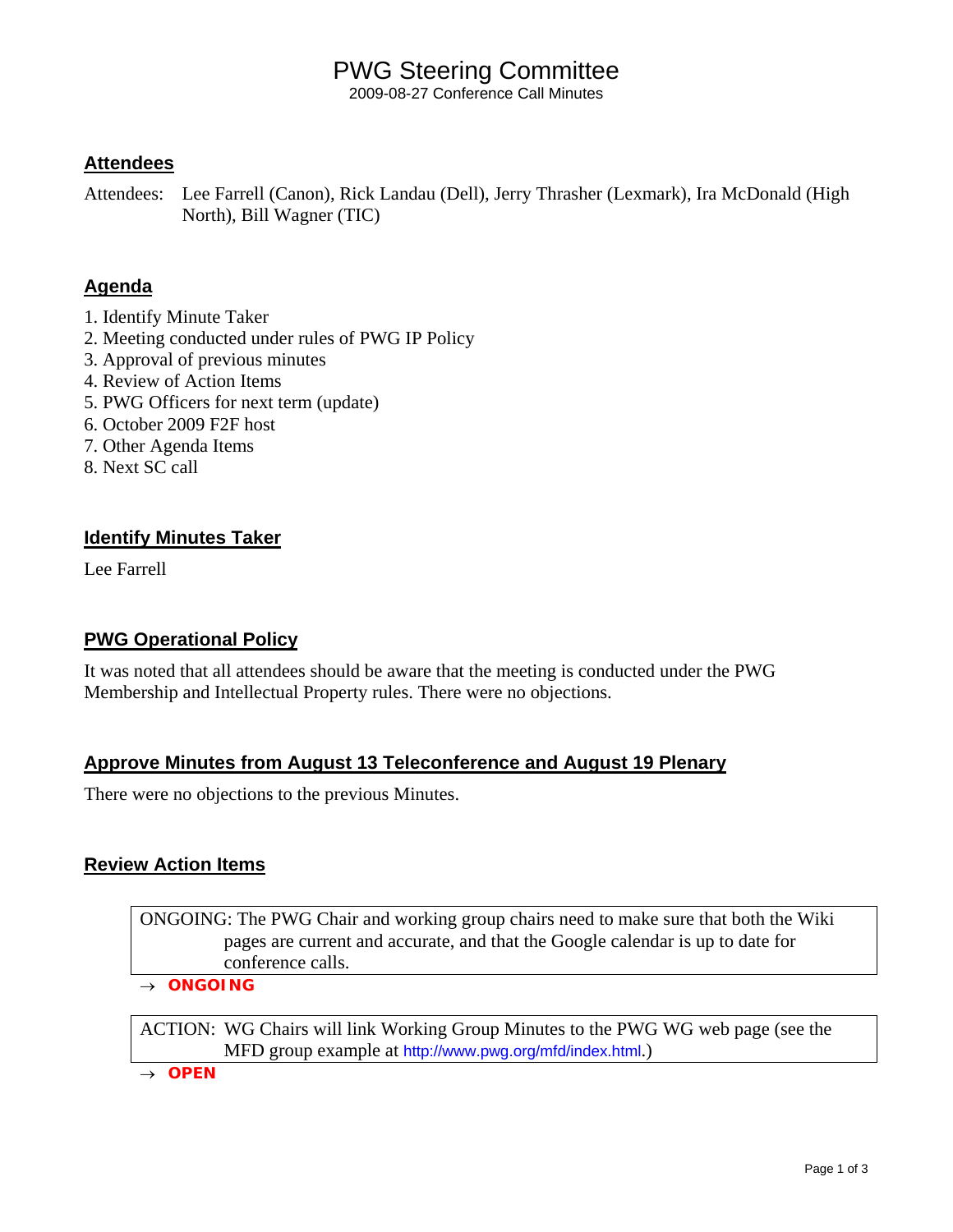## PWG Steering Committee

2009-08-27 Conference Call Minutes

- ACTION: The PWG has several approved Candidate Standards related to IPP for which there are no IANA registered elements. Harry Lewis and Ira McDonald will draft an IANA considerations document for items that need to be registered with IANA for review by the SC.
- → *OPEN both Harry and Ira are resource constrained*
- → *IPPv2 raises priority. PWG standard mandatory operations must be registered with IANA.*
- → *IANA converting registries to XML. This may cause further effort (i.e. delay.)*

ACTION: Ira will develop examples showing use of Printer MIB Interpreter Language TC and MIME types for use in 1284ID strings.

- → *Ira McDonald plans to make this a free-standing Candidate Standard*
- → *CLOSED*

ACTION: Rick Landau will make appropriate Website and Wiki changes that will indicate the PDM working group has moved to "inactive" status.

- → *The Website has been updated, but the Wiki pages still need to be changed.*
- → *OPEN*

ACTION: Jerry will start the negotiation process with ISTO for a reduced monthly support fee for a PWG "hibernation" mode.

→ *OPEN*

### **PWG Officers for next term (update)**

We still need a volunteer for the position of Vice Chair for the 2010-11. Otherwise, PWG hibernation will occur.

### **October 2009 F2F host**

Because neither Harry nor Ron were on the call, no news about hosting a meeting in Boulder or Portland was available.

Possible venues, in order of preference:

- 1. InfoPrint meeting room, provided a teleconference facility is possible
- 2. Boulder hotel, depending on costs
- 3. Sharp hosting in Portland

Ira mentioned that he could ask Michael Sweet about the possibility of having Apple host the October meeting. If Apple volunteers, we will defer a decision until Tuesday; hopefully this will give Harry adequate time to investigate the Boulder options.

ACTION: Ira McDonald will contact Michael Sweet to ask about Apple hosting the PWG October meeting.

→ *NEW*